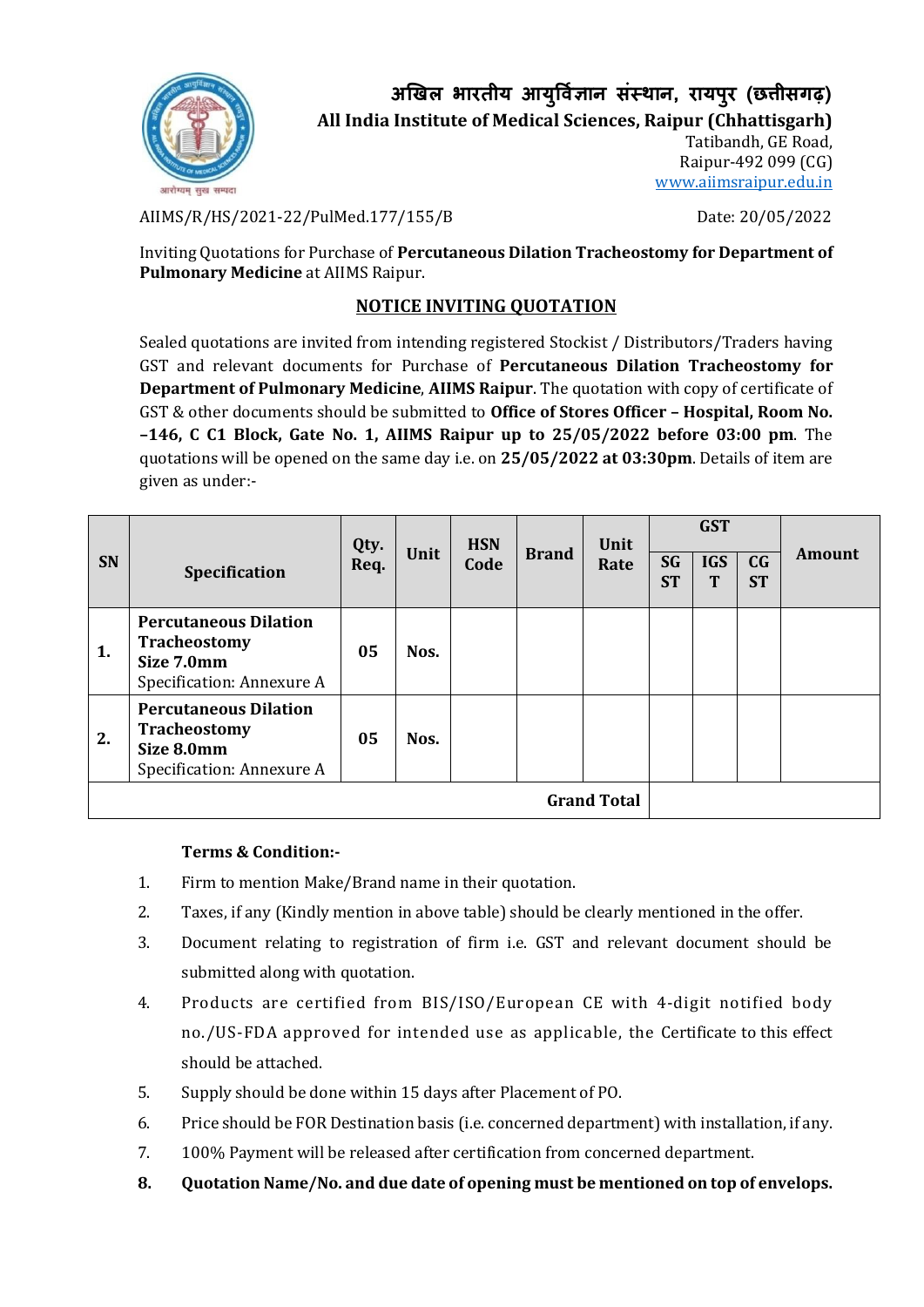- 9. LD @ 0.5% of delayed supply per week or part of week for delay of supply of material subject to maximum up to 10% of delayed supply to be deducted.
- 10. AIIMS Raipur reserves the right to place order for full or part quantity to one or more firms. The AIIMS, Raipur reserves the right to increase/decrease the number of required quantity.
- 11. All other terms & condition as per GFR 2017.
- 12. Material to be delivered at **Department of Pulmonary Medicine.**
- 13. Validity of the quotation should be 90 days from the date of opening.
- 14. Bidders should submit their email id, contact details with GST registration.
- 15. AIIMS Raipur reserves the right to ask the tenderers for arranging demonstration of their samples for feel & finish for which rates have been quoted, to the concerned committee, if required.

**Stores Officer (H) AIIMS, Raipur (C.G)**